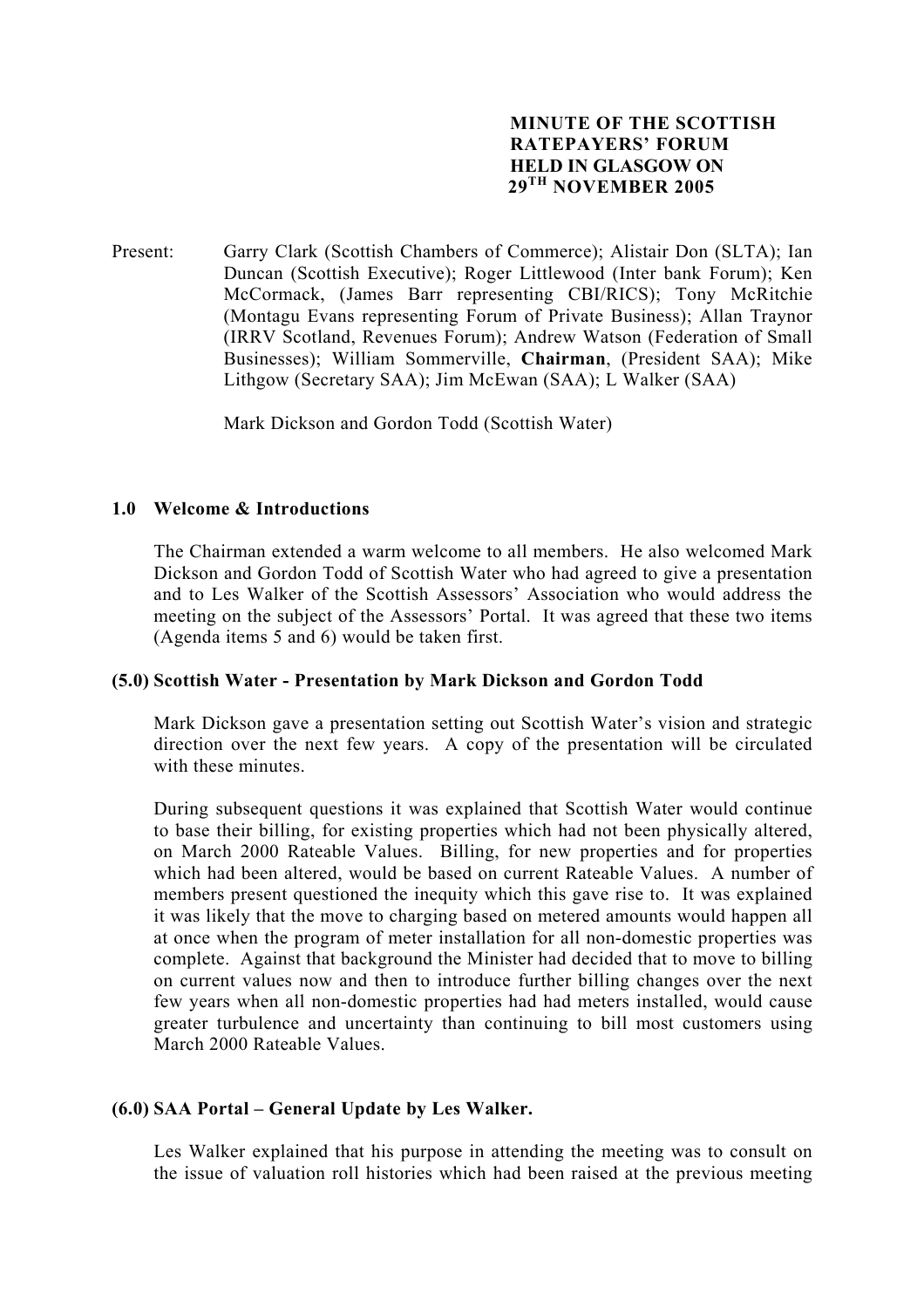of the Ratepayers' Forum. This would from part of a wider consultation involving users of the Portal and would be central to the formation of the business case.

 Members confirmed that the development of valuation roll histories would be very useful. In terms of how far back histories should extend there was general agreement that for transitional relief purposes the position at  $31<sup>st</sup>$  March 2005, incorporating any appeal adjustments, would suffice. One member voiced a preference for histories going back to the 1980s. This was not generally felt by members present to be required.

 It was agreed that the essential functional requirement was for value histories to be displayed. Changes to proprietor, tenant and occupier information although desirable was felt by members present to be less important.

## **2.0 Apologies**

2.1 Sandy McConochie (Past-President SAA); Douglas J Gillespie (Vice-President SAA); Fiona Moriarty (British Retail Consortium)

# **3.0 Minutes of the Meeting of 9th August 2005**

3.1 This minute was approved without amendment.

# **4.0 Matters arising from the Minute of the Meeting of 9th August 2005**

4.1 *(4.4 Billing Issues) Announcement on rate poundage.*

> Allan Traynor raised the issue of the impact the announcement on rate poundage on 2006/2007 would have on transitional relief calculations. He advised that because transitional relief was calculated based on the liability at  $31<sup>st</sup>$  March 2005 and  $1<sup>st</sup>$  April 2006 it was not clear how the reductions in the rate poundage would be taken account of. Billing software would have to be changed and tested and unless Regulations were put in place as a matter of urgency it was likely that for those properties affected (potentially about 30% of all non-domestic properties) inaccurate bills would have to be issued at  $1<sup>st</sup>$  April 2006. Ian Duncan gave assurances that the issue of Regulations was actively being addressed by the Scottish Executive and that guidance would be issued in the near future.

> Allan Traynor agreed to raise with the IRRV the matter of the report referred to by Roger Littlewood in the previous minute with a view to obtaining a copy. He disputed that 80% of bills issued in Scotland contained technical errors. He advised that there were only 4 or 5 software companies supplying billing software to Scottish Local Authorities and that the software supplier used by his own council also supplied about 9 other Scottish Local Authorities. Apart from differences in logos and layouts the information contained in the bills was identical. Transitional relief calculations and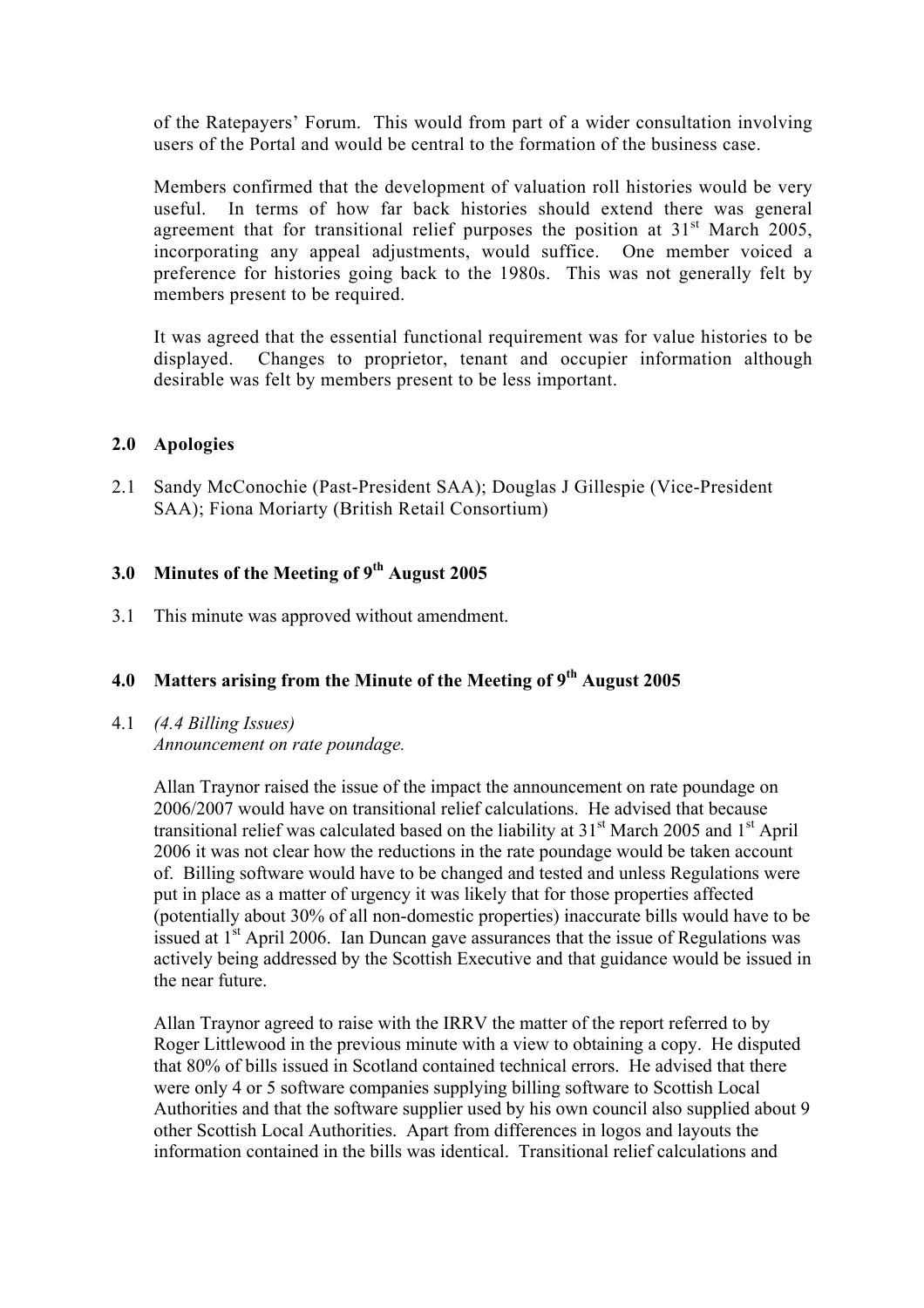interest on overpaid rates are shown separately and not on Scottish rates bills. Backdated bills were not issued in Scotland.

Allan Traynor advised that a Scottish benchmarking group had been set up which was looking at statistics and processes. The group would be carrying out consultation exercises with interested parties and meantime he would welcome any feed back where differences in procedures are identified.

Ken McCormack suggested that he had experienced issues with some Councils on the payment of interest on overpaid rates. Allan Traynor agreed to raise this with the benchmarking group.

### **Agenda items 7, 8 and 9 were taken together**

William Sommerville advised that the levels of appeals in relation to the 2005 Revaluation across Scotland as a whole were about 67% of the level at the 2000 Revaluation. Much of the variation in levels between individual Assessors offices was conditioned by whether the constituent Local Authorities had lodged appeals.

Some limited progress in appeal discussions with agents had been made with certain categories. It was recognised that there had been a variety of reasons for the limited progress which included in the first place, agents securing clients instructions.

Discussions had taken place on a practical way forward for the disposal of the bulk categories of appeal subjects during the first half of 2006. Assessors had taken on board the concerns expressed by agents at previous revaluations. Consultations amongst Assessors had taken place and there was agreement in principle that the citing for hearing of shops, offices and industrial subject would be staggered so that not all Assessors were citing these subjects on the same date. Some Assessors would start with shops, some with offices and others with industrials. The Assessor for Glasgow would start with licensed premises.

Mike Lithgow advised that the Lanarkshire Appeal Panel website was now live. The subjects that were cited for particular hearing dates would be listed together with the email address of the Assessors' contact. Subjects cited and Assessors' contact details would also be available on the Glasgow Assessors' website.

## **10.0 Freedom of Information**

10.1 The Scottish Assessors' Association had received the opinion of Senior Counsel on the extent to which Assessors should be responding to requests for information under FOI and other issues. Although Assessors recognized and had embraced the new culture of openness and transparency, they would continue to adopt a cautious approach in responding to FOI requests for information where issues of confidentiality presented. Requests, for example for the turnover relating to public houses, would be refused on the basis that they are given in confidence.